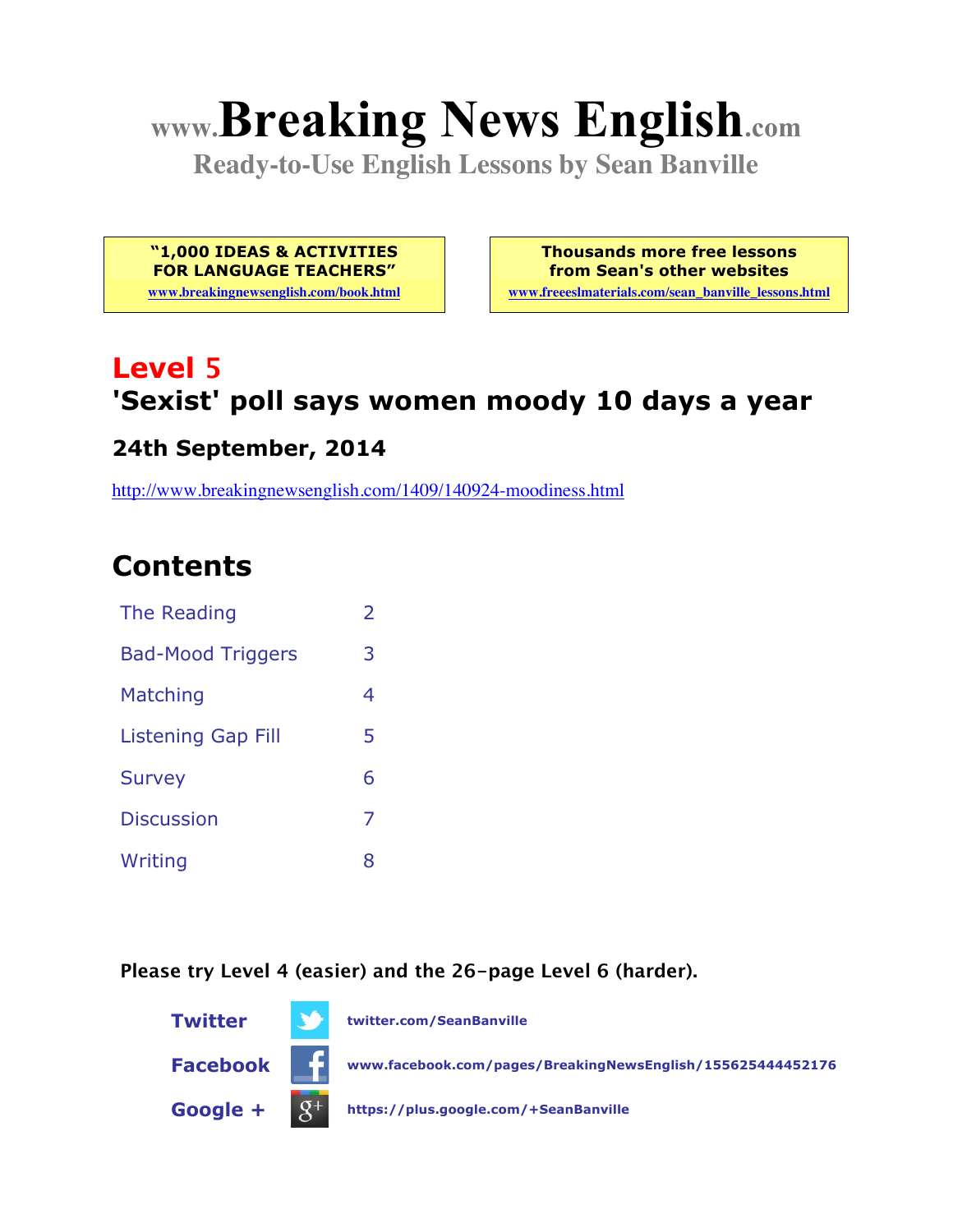### **THE READING**

From http://www.breakingnewsenglish.com/1409/140924-moodiness.html

Researchers who said women are grumpy for ten days a year have been called sexist by the 'Metro' newspaper. A vitamin company conducted the survey, which involved interviewing 1,000 women and 1,000 men about what affects their mood. The study said the average woman spends around five hours a week in a bad mood. 'Metro' attacked the study for being "incredibly" and "extraordinarily" sexist. It suggested the researchers could have spent their time "doing something useful". It added the study strengthened sexist stereotypes of over-emotional women.

A spokeswoman for the vitamin company, said: "Moods are a barometer of our overall well being…both men and women are susceptible to being in a bad mood from time to time." She added that: "Women crave 'me time' and men tend to rely on their partners to help lift them out of their moods." The study listed causes for women becoming moody. These include "everyday challenges from bad traffic to failing technology". Other triggers highlighted were feeling fat, worrying about money, breaking a nail, fearing their partners were 'not listening' and bad weather.

Sources: http://**metro**.co.uk/2014/09/21/incredibly-sexist-study-finds-women-are-all-really-moody-andbreaking-a-nail-ruins-their-day-4876723/

> http://www.**telegraph**.co.uk/women/womens-life/11112652/Women-spend-10-days-every-yeargrumpy-survey-finds.html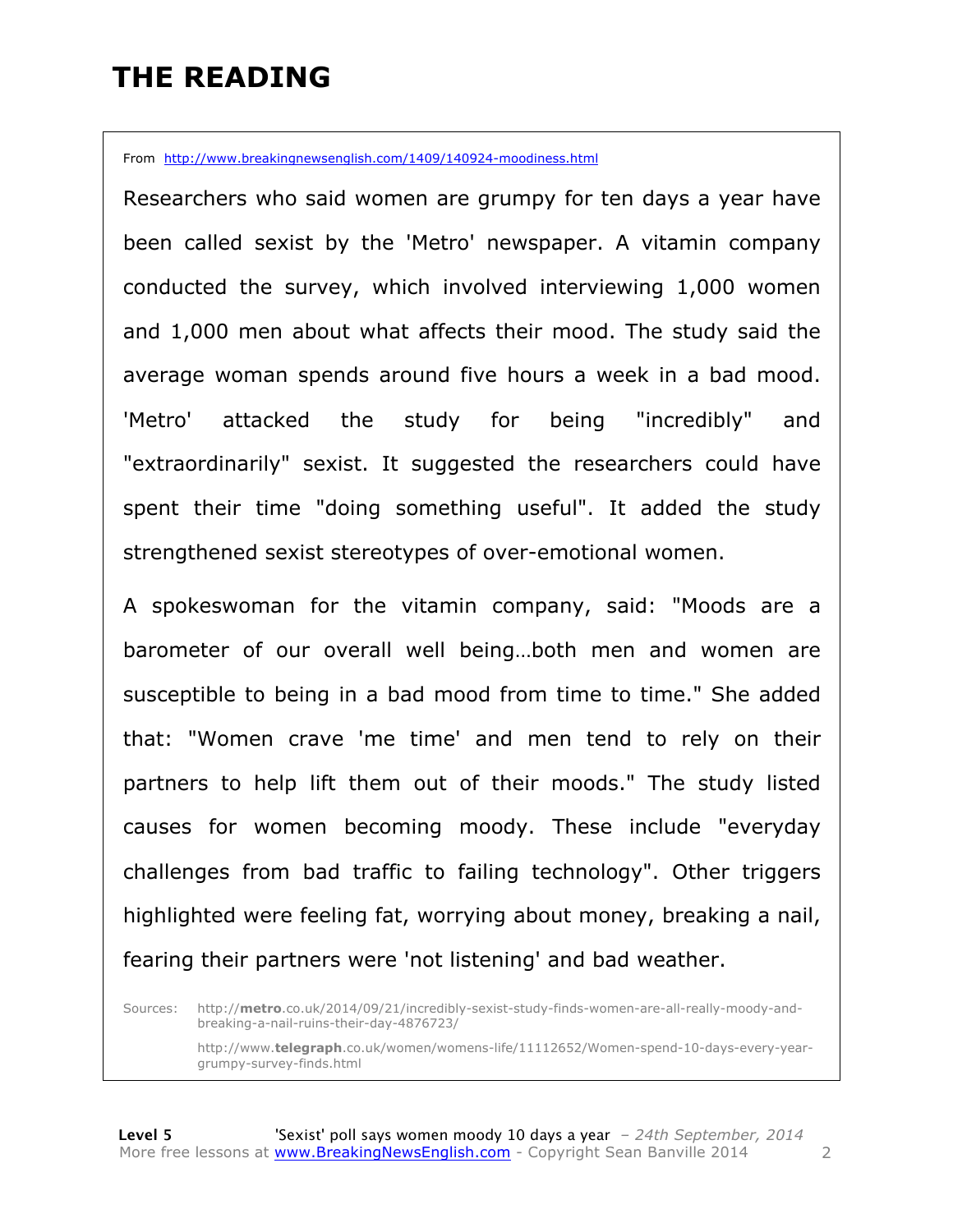# **BAD-MOOD TRIGGERS**

From http://www.breakingnewsenglish.com/1409/140924-moodiness-5.html

#### **28 Triggers for a bad mood, according to the study.**

Complete the table and talk to your partner(s) about it.

| <b>Trigger</b> |                                | Is this you? | How to get over it? |
|----------------|--------------------------------|--------------|---------------------|
| 1.             | Partner not listening          |              |                     |
| 2.             | Feeling under the weather      |              |                     |
| 3.             | Weather/ bad weather           |              |                     |
| 4.             | Not having enough money        |              |                     |
| 5.             | Technology                     |              |                     |
| 6.             | Feeling undervalued            |              |                     |
| 7.             | No one helping with anything   |              |                     |
| 8.             | Having nothing to wear         |              |                     |
| 9.             | Having a bad hair day          |              |                     |
| 10.            | Keeping on top of housework    |              |                     |
| 11.            | A boring life                  |              |                     |
| 12.            | Heavy workload                 |              |                     |
| 13.            | The traffic                    |              |                     |
| 14.            | Colleagues not helping         |              |                     |
| 15.            | Being hungry                   |              |                     |
| 16.            | Children not listening         |              |                     |
| 17.            | Public transport being late    |              |                     |
| 18.            | Hating your job                |              |                     |
| 19.            | Waking up with a spot          |              |                     |
| 20.            | Knowing what to cook           |              |                     |
| 21.            | Pressure from your boss        |              |                     |
| 22.            | Rubbish on TV                  |              |                     |
| 23.            | Ungrateful children            |              |                     |
| 24.            | Your friends' Facebook         |              |                     |
| 25.            | Colleagues being late for work |              |                     |
| 26.            | No one making you a drink      |              |                     |
| 27.            | Breaking a nail                |              |                     |
| 28.            | Being overweight               |              |                     |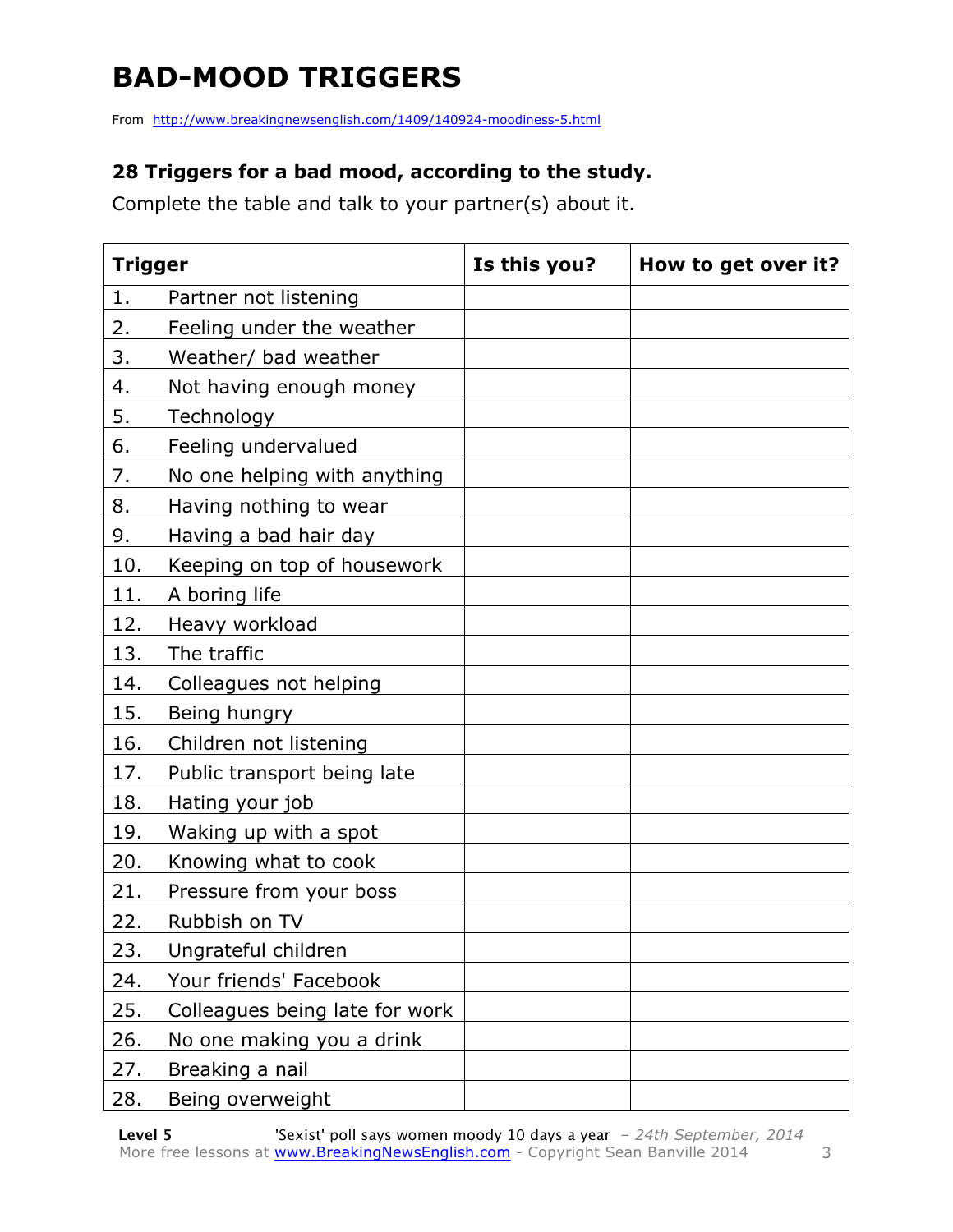# **MATCHING**

From http://www.breakingnewsenglish.com/1409/140924-moodiness.html

#### **PARAGRAPH ONE:**

| 1.             | grumpy for                         | a. | sexist                   |
|----------------|------------------------------------|----|--------------------------|
| $\overline{2}$ | what affects their                 | b. | stereotypes              |
| 3.             | the average                        | c. | "doing something useful" |
| 4.             | in a                               | d. | emotional women          |
| 5.             | "incredibly" and "extraordinarily" | e. | bad mood                 |
| 6.             | spent their time                   | f. | ten days a year          |
| 7.             | the study strengthened sexist      | g. | woman                    |
| 8.             | over-                              | h. | mood                     |

#### **PARAGRAPH TWO:**

| 1.             | A spokeswoman for           | a. | time                |
|----------------|-----------------------------|----|---------------------|
| $\mathsf{2}^-$ | Moods are a                 | b. | in a bad mood       |
| 3.             | our overall                 | c. | challenges          |
| 4.             | susceptible to being        | d. | well being          |
| 5.             | Women crave 'me'            | e. | the vitamin company |
| 6.             | men tend to rely            | f. | 'not listening'     |
| 7.             | everyday                    | g. | barometer           |
| 8.             | fearing their partners were | h. | on their partners   |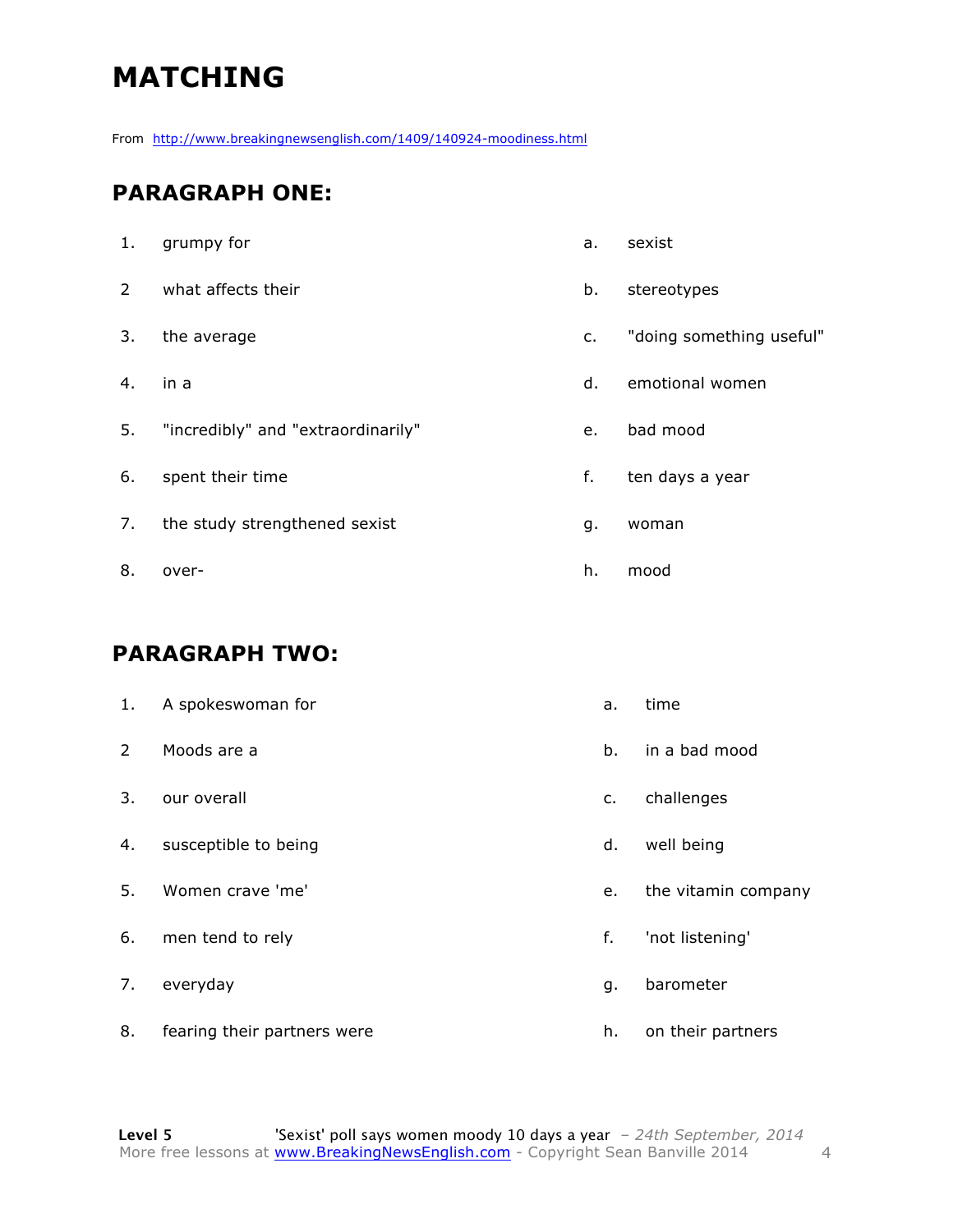# **LISTEN AND FILL IN THE GAPS**

From http://www.breakingnewsenglish.com/1409/140924-moodiness.html

Researchers who said women  $(1)$   $\qquad \qquad$  days a year have been called sexist by the 'Metro' newspaper. A vitamin company conducted the survey,  $(2)$   $1,000$  women and  $1,000$  men about what affects their mood. The study said (3) \_\_\_\_\_\_\_\_\_\_\_\_\_\_\_\_\_\_\_\_\_\_\_\_\_\_\_\_ spends around five hours a week (4) \_\_\_\_\_\_\_\_\_\_\_\_\_\_\_\_\_\_\_\_\_. 'Metro' attacked the study for being "incredibly" and (5) \_\_\_\_\_\_\_\_\_\_\_\_\_\_\_\_\_\_\_. It suggested the researchers could have spent their time "doing something useful". It added the study strengthened (6) and the study strengthened (6) and the study strengthened (6) women. A spokeswoman for the vitamin company, said:  $"$ (7) \_\_\_\_\_\_\_\_\_\_\_\_\_\_\_\_\_\_\_\_\_\_\_\_\_\_\_\_\_ of our overall well being…both men and women (8) \_\_\_\_\_\_\_\_\_\_\_\_\_\_\_\_\_\_\_ being in a bad mood from time to time." She added that: "Women crave 'me time' and (9) \_\_\_\_\_\_\_\_\_\_\_\_\_\_\_\_\_\_\_\_\_\_\_\_\_\_\_ their partners to help lift them out of their moods." The (10) \_\_\_\_\_\_\_\_\_\_\_\_\_\_\_\_\_\_\_\_\_\_\_ for women becoming moody. These include "everyday challenges from bad traffic to failing technology". Other (11) \_\_\_\_\_\_\_\_\_\_\_\_\_\_\_\_\_\_\_\_\_\_\_\_ were feeling fat, worrying about money, breaking a nail, (12) \_\_\_\_\_\_\_\_\_\_\_\_\_\_\_\_\_\_\_ were 'not listening' and bad weather.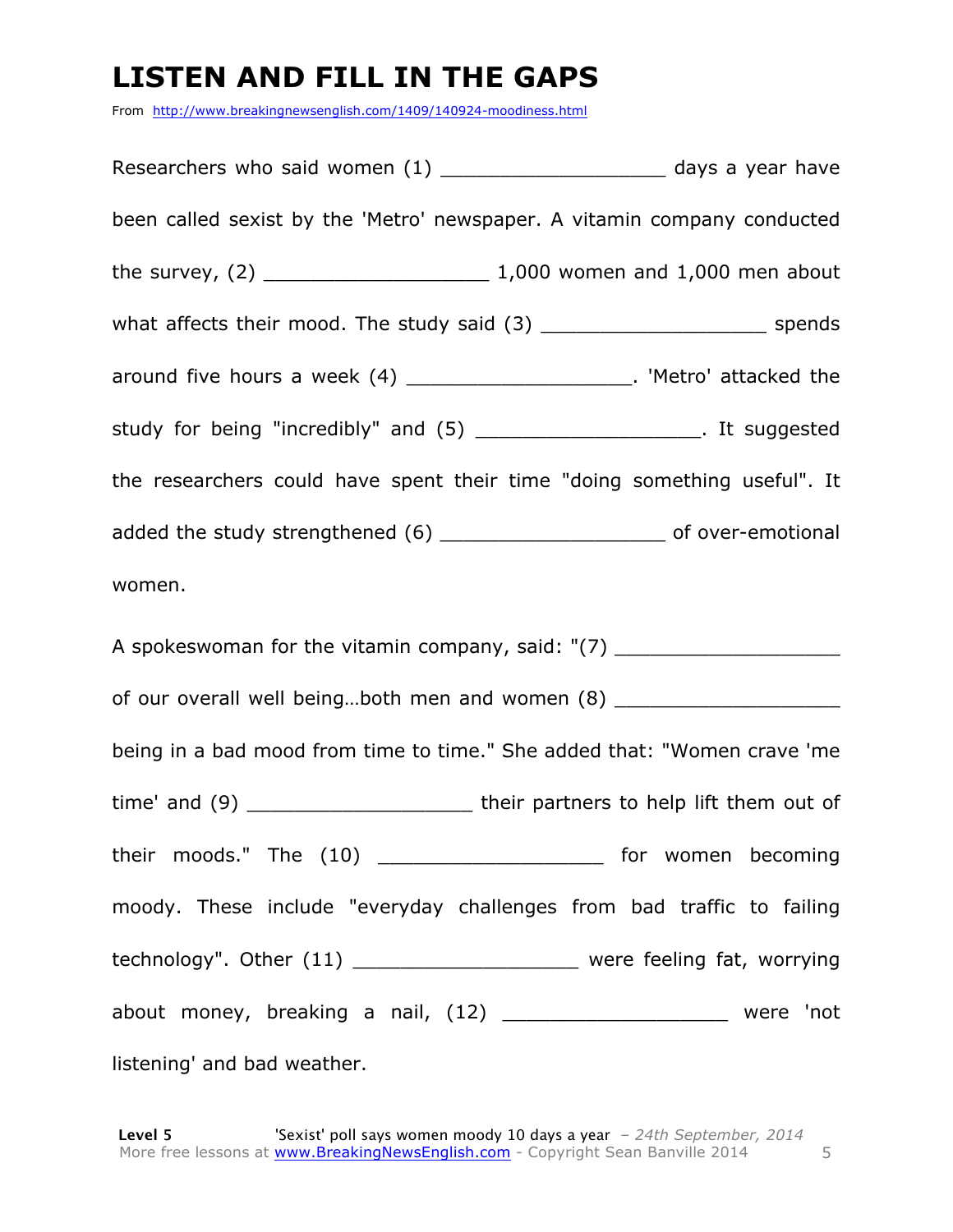## **MOODINESS SURVEY**

From http://www.breakingnewsenglish.com/1409/140924-moodiness.html

Write five GOOD questions about moodiness in the table. Do this in pairs. Each student must write the questions on his / her own paper.

When you have finished, interview other students. Write down their answers.

|      | STUDENT 1 | STUDENT 2 | STUDENT 3 |
|------|-----------|-----------|-----------|
| Q.1. |           |           |           |
| Q.2. |           |           |           |
| Q.3. |           |           |           |
| Q.4. |           |           |           |
| Q.5. |           |           |           |

- Now return to your original partner and share and talk about what you found out. Change partners often.
- Make mini-presentations to other groups on your findings.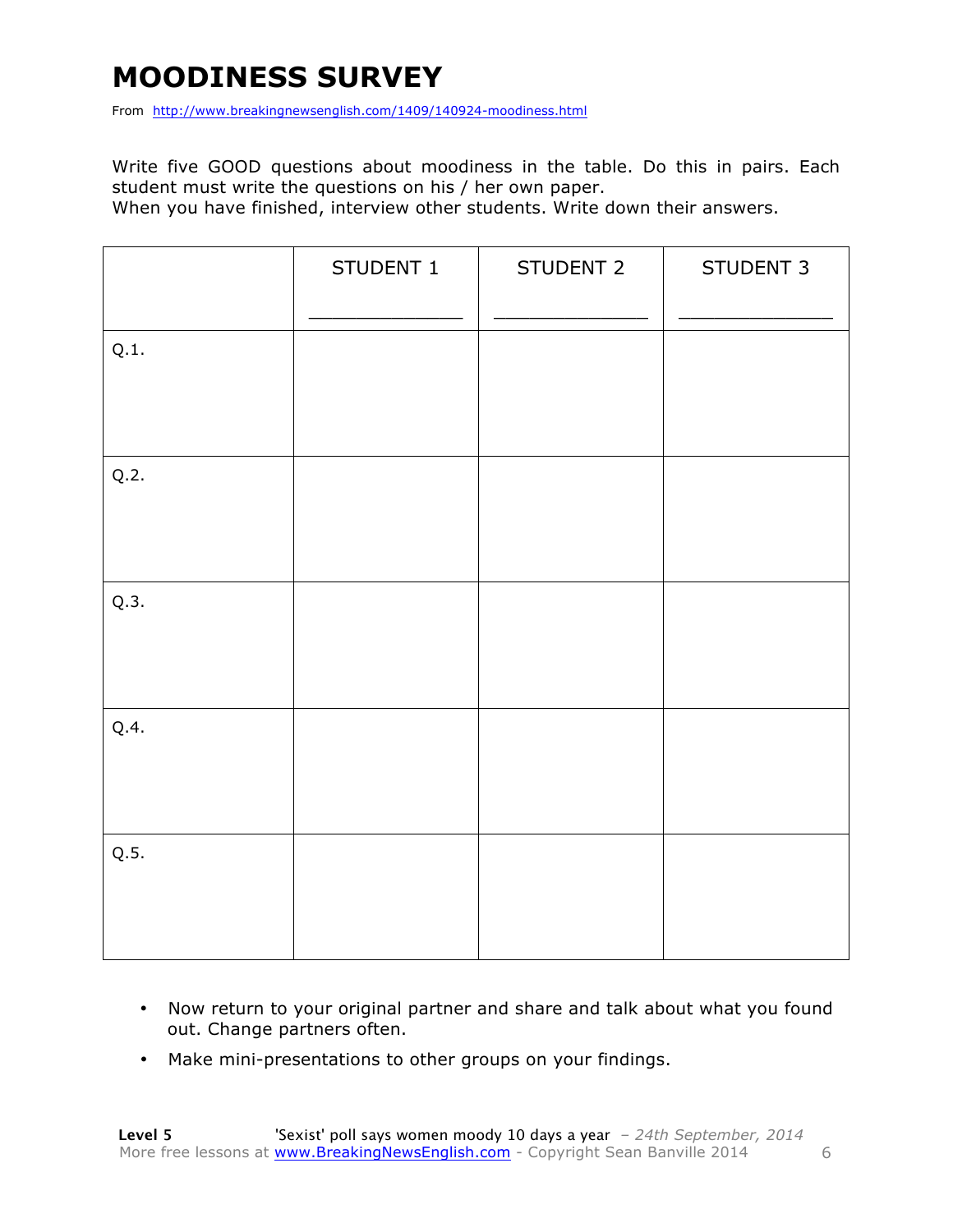# **WRITE QUESTIONS & ASK YOUR PARTNER(S)**

Student A: Do not show these to your speaking partner(s).



'Sexist' poll says women moody 10 days a year - 24th September, 2014 More free lessons at www.BreakingNewsEnglish.com

## **WRITE QUESTIONS & ASK YOUR PARTNER(S)**

Student B: Do not show these to your speaking partner(s).